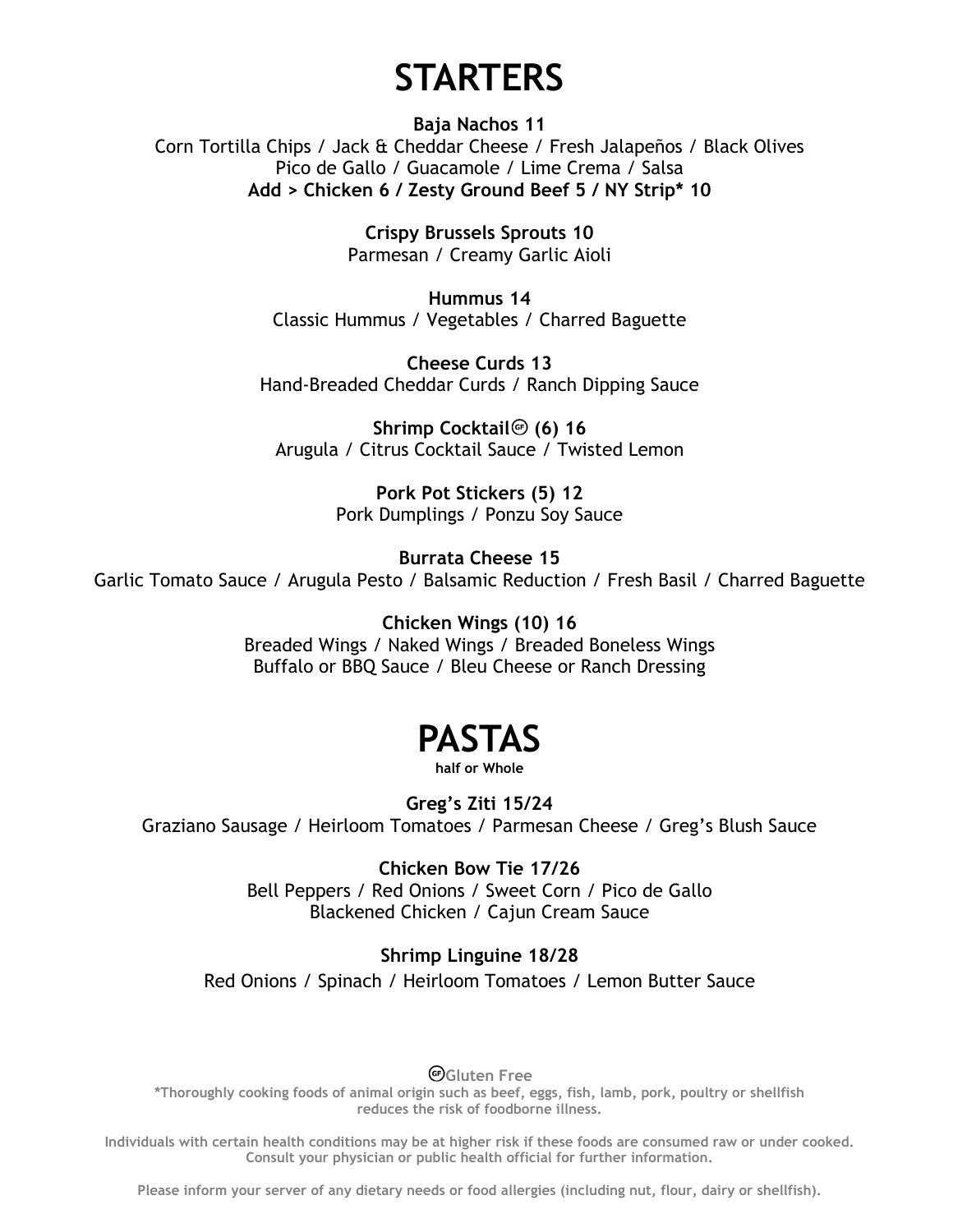# **HANDHELDS**

**Glen Oaks Burger 16** Brioche Bun / 8oz Certified Angus Beef\* / Choice of Cheese / Onion Petals

**Iowa Pork Tenderloin 14** Brioche Bun / Grilled or Breaded Pork Tenderloin / Provolone Cheese / Jalapeños / BBQ Sauce

> **Salmon Burger 16** Brioche Bun / Provolone Cheese / Arugula / Tomatoes / Bistro Sauce

> > **Quesadilla 12**

Sun-Dried Tomato Flour Tortilla / Jack & Cheddar / Onions / Bell Peppers Sour Cream / Guacamole / Salsa / **Add > Chicken 6 / Shrimp 8 / NY Strip\* 8**

**Chicken Sandwich 15** Ciabatta Bun / Smoked Bacon / Tomatoes / Cheddar Cheese / Chipotle Mayonnaise **Choice of > Crispy or Charbroiled Chicken**

**French Dip 18**

Ciabatta Hoagie / Roast Beef / Peppercorn Horseradish Cream Cheese / Au Jus

**Chicken Wrap 15**

Sun-Dried Tomato Flour Tortilla / Lettuce / Smoked Bacon / Tomatoes / Jack & Cheddar Cheese Chipotle Mayonnaise / Choice of **>** Crispy or Charbroiled Chicken

**Handhelds Served with Choice of >** French Fries / Waffle Fries / Sweet Potato Fries Onion Petals / Cottage Cheese / Fruit Salad / Kettle Chips

### **WOOD OVEN**

**Build Your Own Pizza or Calzone 11/18 Gluten Free** Cauliflower Crust Available Upon Request 20 (Full Pizza Only)

**Sauce >** Tomato / Alfredo / Boursin Cream / Blush Sauce

**Meat >** Graziano Sausage / Pepperoni / Diced Ham / Canadian Bacon BBQ Chicken / Buffalo Chicken

**Cheese & Veggies >** Mozzarella / Roasted Red Peppers / Mushrooms / Caramelized Onions Heirloom Tomatoes / Black Olives / Jalapeños / Banana Peppers

### **SPECIALTY**

**Cauliflower Crust Mediterranean Pizza** 18 Boursin Cream Sauce / Mozzarella / Artichokes / Red Peppers / Feta Cheese Kalamata Olives / Fresh Basil

**Iowa Sweet Corn Pizza 11/18**

Arugula Pesto / Fresh Mozzarella / Smoked Bacon / Heirloom Tomatoes / Fresh Basil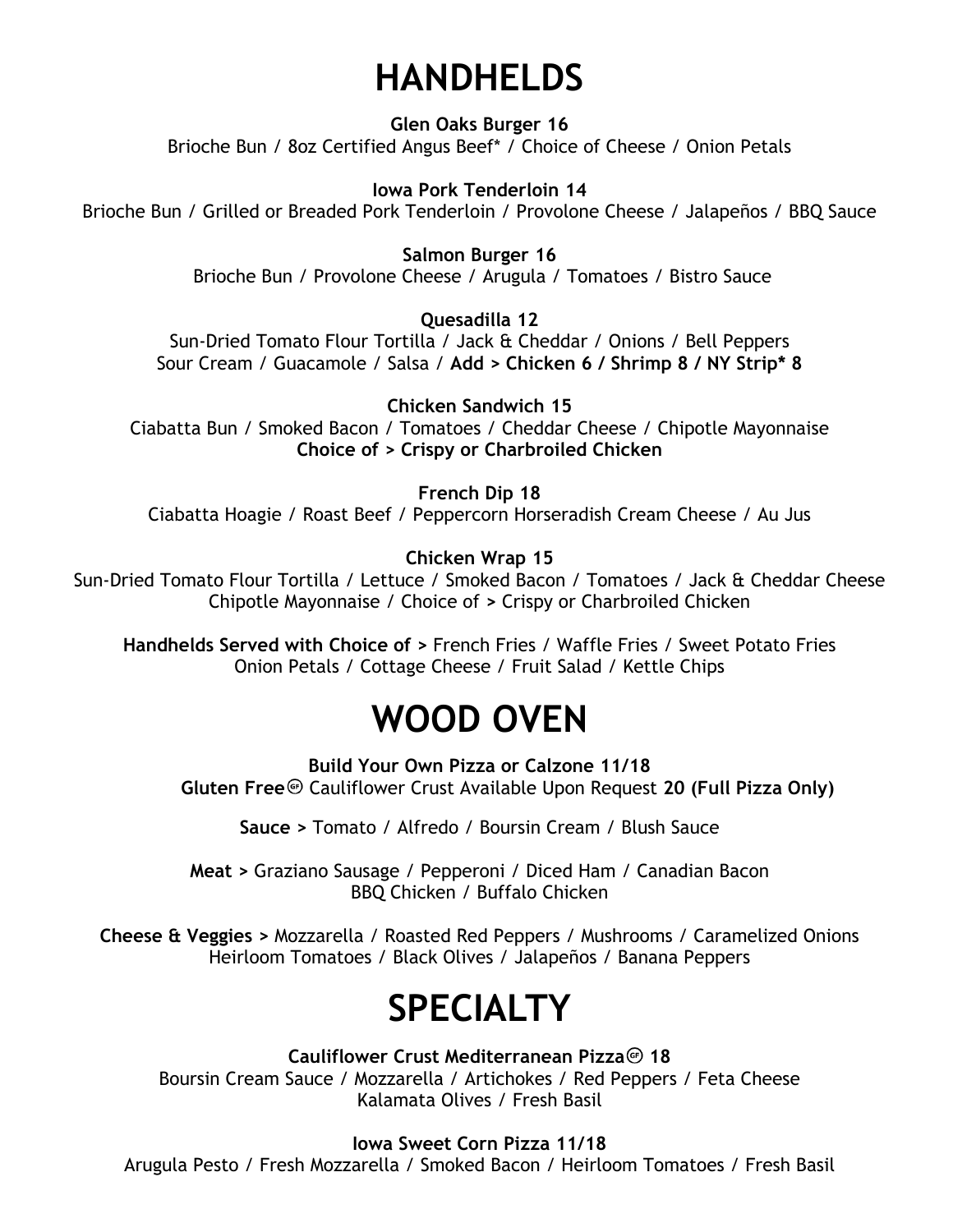### **SALADS**

**Caesar 6/8** Romaine / Parmesan / Cherry Tomatoes / Croutons / Caesar Dressing**\***

#### **Wedge 8/10**

Iceberg / Smoked Bacon / Bleu Cheese / Cherry Tomatoes / Red Onions / Croutons Choice of Dressing

#### **Greek Salad 8/10**

Field Greens / Kalamata Olives / Cucumbers / Cherry Tomatoes / Red Onions Feta Cheese / Lemon Caper Vinaigrette / Charred Baguette

**Bunker Chop 8/10**

Field Greens / Smoked Bacon / Cherry Tomatoes / Red Onions / Fresh Basil / Croutons Creamy Garlic Parmesan Dressing

#### **Wild Rose Salad<sup>@</sup> 8/10**

Field Greens / Strawberries / Goat Cheese / Carrots / Toasted Almonds Strawberry-Poppy Seed Vinaigrette

**Add the Following Protein to Your Salad > Chicken Breast 6 / Shrimp (5) 10 / Salmon\* 11 / NY Strip\* 10**

#### **Available Dressings\***

Ranch / French / Thousand Island / Bleu Cheese / Caesar\* / Creamy Garlic Parmesan Strawberry-Poppy Seed Vinaigrette / Balsamic / Italian / Champagne Vinaigrette "Fat Free" Ranch / "Fat Free" French

**Gluten Free**

**\*Thoroughly cooking foods of animal origin such as beef, eggs, fish, lamb, pork, poultry or shellfish reduces the risk of foodborne illness.** 

**Individuals with certain health conditions may be at higher risk if these foods are consumed raw or under cooked. Consult your physician or public health official for further information.**

**Please inform your server of any dietary needs or food allergies (including nut, flour, dairy or shellfish).**